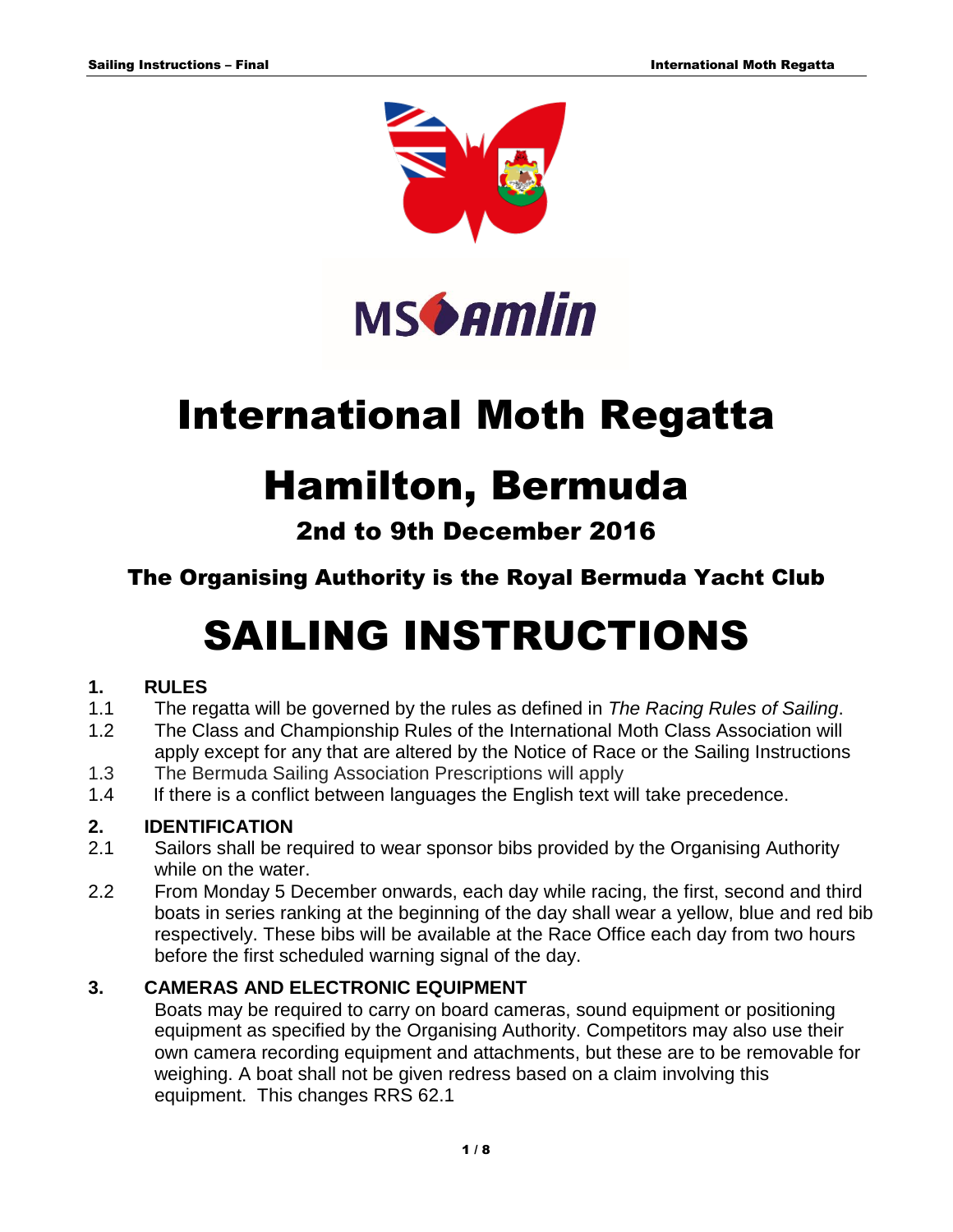### **4. NOTICES TO COMPETITORS**

Notices to competitors will be posted on the official notice board located on the RBYC terrace.

# **5. CHANGES TO SAILING INSTRUCTIONS**

Any change to the sailing instructions will be posted not less than two hours before the scheduled warning signal on the day it will take effect, except that any change to the schedule of races, will be posted within the protest time limit the day before it shall take effect.

### **6. SIGNALS MADE ASHORE**

- 6.1 Signals made ashore will be displayed at the official flagpole located immediately next to the RBYC terrace.
- 6.2 Flag D displayed ashore with one sound signal this means: "the warning signal will be made not less than 30 minutes after flag D is displayed or not before the scheduled time, whichever is later. Boats shall not leave their allocated berth until this signal is made".

# **7. SCHEDULE OF EVENTS**

7.1 The Championship schedule will be as follows;

| Friday 2 December           | 1000 - 1600         | Measurement/Registration/Inspection      |
|-----------------------------|---------------------|------------------------------------------|
| Saturday 3 December         | 0900 - 1200         | Measurement/Registration/Inspection      |
|                             | 1055 Warning        | MS Amlin Dash for Cash                   |
|                             | 1730                | <b>Competitors' Briefing</b>             |
|                             | 1800                | <b>Opening Ceremony</b>                  |
| Sunday 4 December           | 1055 Warning Racing |                                          |
| Monday 5 December           | 1055                | Racing                                   |
| Tuesday 6 December          | 1055                | Racing                                   |
| <b>Wednesday 7 December</b> |                     | Spare day                                |
| <b>Thursday 8 December</b>  | 1055                | Racing                                   |
| Friday 9 December           | 1025                | Racing                                   |
|                             | 1730                | <b>Prize Giving and Closing Ceremony</b> |

7.2 On Friday 9 December there will be no warning signal after 1400.

# **8. FORMAT OF RACING**

The regatta will consist of a Single Series of 15 races with a maximum of 3 races in a day.

# **9. CLASS FLAGS**

The class flag will be a Moth class insignia on a white background

# **10. RACING AREAS**

Attachment B shows the location of the race area.

### **11. THE COURSE**

- 11.1 Attachment A shows the course to be sailed, the order in which the marks are to be passed, the side on which each mark is to be left, and the signals indicating the number of rounds to be sailed. The course will be displayed on the Race Committee signal boat.
- 11.2 No later than the warning signal, the Race Committee signal boat will display the approximate compass bearing from the race committee boat to Mark 1.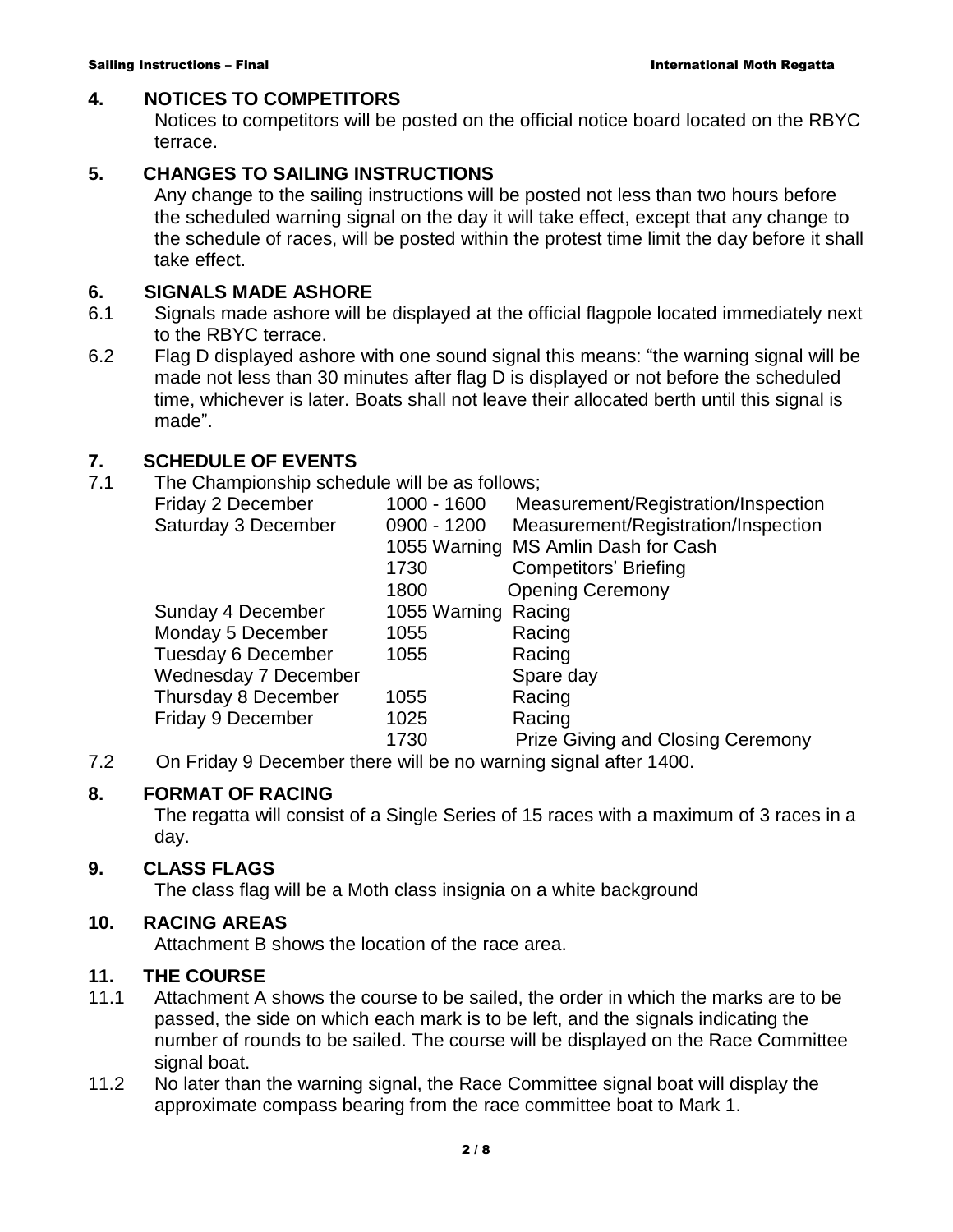#### **12. MARKS**

Mark 1 (gate)……………………....Orange Mark 2 (gate) ………………………Yellow Starting marks.……………………..Race Committee vessels Finishing marks.……………………Race Committee signal boat and Mark 2p

### **13. THE START**

- 13.1 The starting line will be between staffs displaying orange flags on the starting marks (race committee starting vessels) at each end of the starting line.
- 13.2 A boat starting later than four minutes after her starting signal shall be scored Did Not Start. This changes RRS A4 and A5.
- 13.3 If flag U has been displayed as the preparatory signal, no part of the boat's hull, crew, or equipment shall be in the triangle formed by the ends of the starting line and the first mark during the last minute before her starting signal. If a boat breaks this rule and is identified, she shall be disqualified without a hearing but not if the race is restarted or resailed or postponed or abandoned before the starting signal. This changes RRS 26 and Appendix A5.

 When flag U is used as the preparatory signal rule 29.1 Individual recall does not apply. The scoring abbreviation for a flag U penalty is UFD. This changes A11 Scoring Abbreviations.

13.4 To alert boats that a race or sequence of races will begin soon, the orange starting line flag will be displayed with ONE sound signal not less than TWO minutes before the warning signal is displayed.

### **14. CHANGE OF COURSE**

There will be no changes of course

### **15. THE FINISH**

- 15.1 The finishing line will be between the staff displaying an orange flag on the Race Committee signal boat and Mark 2p.
- 15.2 When the leading boat completes the course and finishes, the Race Committee signal boat at the finish will immediately display a chequered flag with a sound signal. The chequered flag will be removed at the end of the finishing window time limit. When the leading boat completes the course and finishes, all boats that cross the finishing line within the finishing window time after the leading boat has finished shall be deemed to have finished irrespective of the number of laps completed. Their position in the race will be taken from their finishing order and the number of laps completed with those having the most laps finishing ahead of those with fewer laps. This changes RRS 28.1 and A4

### **16. TIME LIMITS**

- 16.1 Target time is 30 minutes.
- 16.2 Boats failing to finish one lap within 15 minutes after the first boat sails the course and finishes shall be scored Did Not Finish without a hearing. This changes RRS 35, A4 and A5

### **17. PENALTY SYSTEM**

RRS 44.1 and RSS P2.1 are changed so that the Two-Turns penalty is replaced by a One-Turn penalty.

# **18. PROTESTS AND REQUESTS FOR REDRESS**

18.1 Protest forms are available on the official notice board. Protests and requests for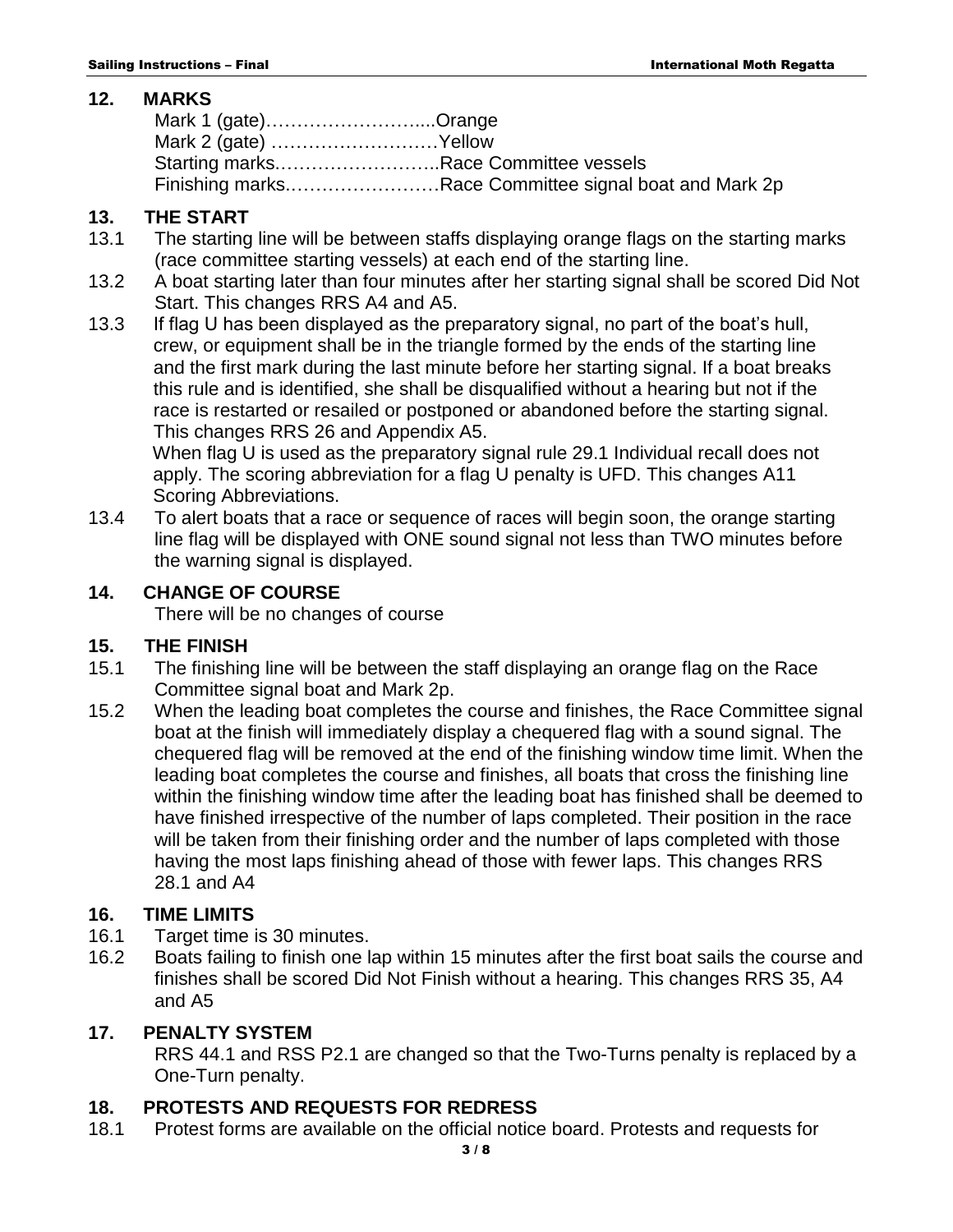redress or reopening shall be delivered there within the protest time limit.

- 18.2 The protest time limit shall be posted on the jury notice board located at the Race Office. The protest time limit will be 60 minutes after the last boat of each class has finished the last race of the day or the race committee signals no more racing today, whichever is later. The same time limit applies to protests by the race committee and jury about incidents they observe in the racing area. This time limit also applies to requests for redress. This changes RRS 61.3 and 62.2.
- 18.3 Notices will be posted within 15 minutes of the protest time limit to inform competitors of hearings in which they are parties or named as witnesses. Hearings will be held in the jury room located at the Royal Bermuda Yacht Club. Hearings may start before the scheduled time with the agreement of all parties.
- 18.4 The race committee or jury intending to protest a boat under RRS 60.2 or 60.3 will comply with RRS 61.1(b) by informing her by posting a notice before the end of the protest time limit.
- 18.5 Breaches of SIs 2, 3, 6.2, 20, 21, 22, 24, 25 and, 26 shall not be grounds for protest by a boat. This changes RRS 60.1(a). Penalties for these breaches may be less than disqualification if the jury so decides.
- 18.8 On the last day of fleet racing of each series a request for reopening a hearing shall be delivered:
	- i) within the protest time limit if the party requesting reopening was informed of the decision on the previous day;
	- ii) no later than 30 minutes after the party requesting reopening was informed of the decision on that day. This changes RRS 66.
- 18.9 On the last scheduled day of racing a request for redress from a jury decision shall be delivered no later than 30 minutes after the decision was posted. This changes RRS 62.2.

# **19. SCORING**

- 19.1 The Low Points Scoring System of RRS Appendix A will apply
- 19.2 The Championship will be run as a Single Series
- 19.3 At least FIVE races are required to be completed to constitute the Championship
- 19.4 When fewer than FIVE races have been completed a boat's series score will be the total of her race scores.
- 19.5 When FIVE to NINE races have been completed a boat's series score will be the total of her race scores excluding her worst score.
- 19.6 When TEN or more races have been completed a boat's series score will be the total of her race scores excluding her TWO worst scores.

# **20. SAFETY**

- 20.1 Competitors are required to 'tag out/tag in' each race day. Tags corresponding to a competitor's bow number must be collected and returned to the board located in the boat park. **There will be a 5 point penalty applied to a competitor's overall score for failing to tag out or failing to tag back in within the protest time limit.**
- 20.2 Boats not leaving the shore for the day's races shall notify the race office as soon as possible.
- 20.3 A boat that retires from a race shall notify the race committee as soon as possible.
- 20.4 When Flag V is displayed by the race committee signal vessel, coach and other support boats shall collaborate with the race committee in rescue tasks.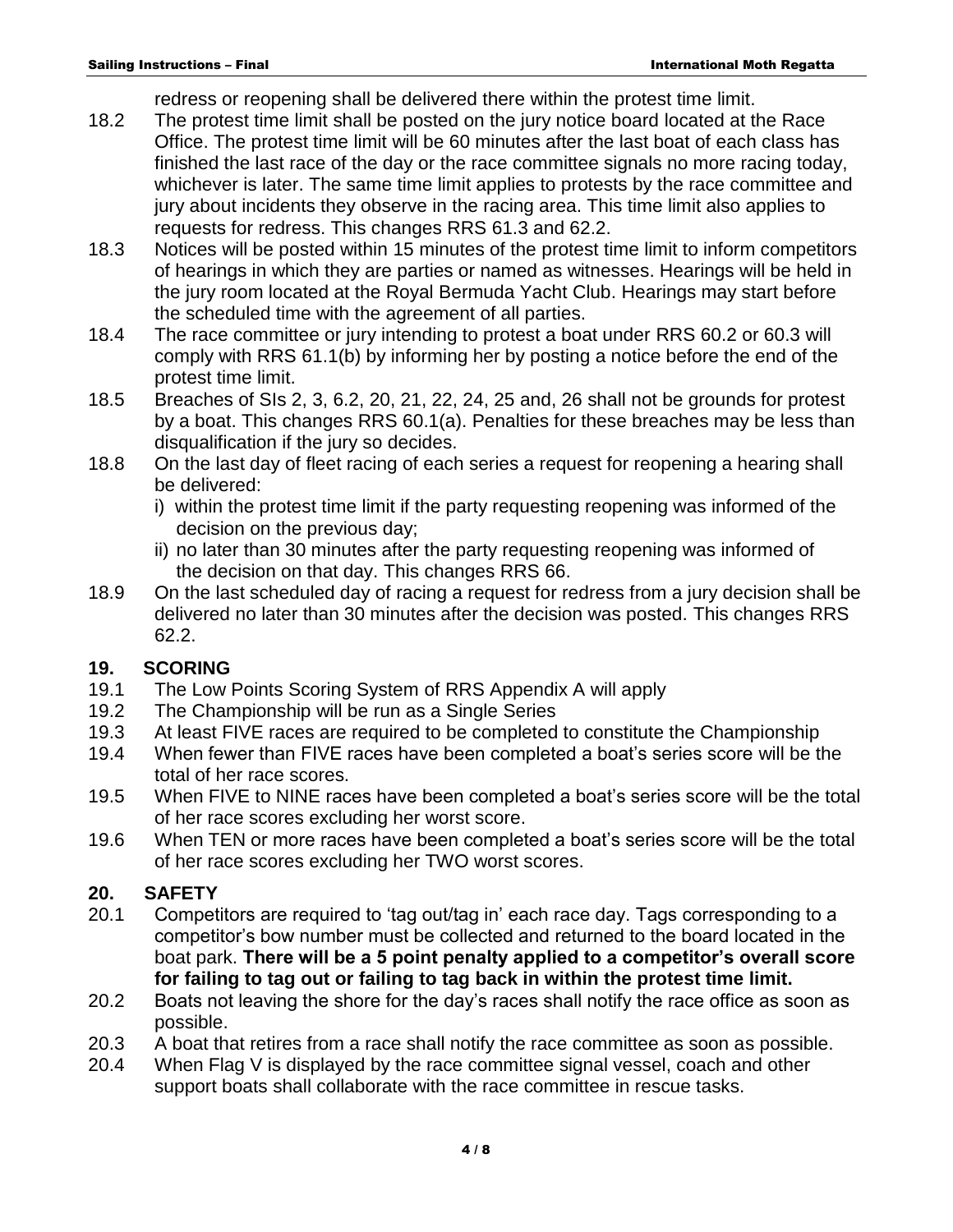### **21. REPLACEMENT OF CREW OR EQUIPMENT**

- 21.1 Replacement of helm or equipment shall require written approval of the PRO
- 21.2 Request for replacement of helm or equipment shall be made to the PRO at the first reasonable opportunity. On Friday 9 December any replacement equipment shall be approved no later than the protest time limit.

# **22. EQUIPMENT AND MEASUREMENT CHECKS**

- 22.1 All boats may be inspected for class rules compliance prior to racing.
- 22.2 In addition, any boat or equipment may be checked for compliance with the class rules and sailing instructions at any time.
- 22.3 Limitations of equipment
	- 1) Only one set of sails shall be used during the regatta.
	- 2) Foils may only be changed in the water in the RBYC marina
- 22.4 All boats, when not afloat, shall be placed in the official dinghy park.

# **23. OFFICIAL BOATS**

 Official boats shall be identified as follows: Race committee boats……………………………Flags with letter RC Jury boats………………………………………….White flags with JURY Safety boats under control of RC………………..Blue numbered flag Media/VIP boats…………………………………..Pink numbered flag

# **24. SUPPORT BOATS**

- 24.1 Coaches and other support personnel shall not be in the area where boats are racing or within 50 metres of any boat racing from the time of the preparatory signal until all boats have finished or the race committee signals a postponement, general recall or abandonment. This SI does not apply during rescue operations.
- 24.2 All support boats are at all times submitting to the Organising Committee and Race Committee authority, are legally considered as assistance / rescue boats and must comply with any instructions given by these authorities or by the police.

# **25. TRASH DISPOSAL**

As sailors, we seek to protect and restore our oceans and coastal waters. Boats shall not intentionally put trash in the water. Trash may be placed aboard support and race committee boats. The penalty for breaking RRS 55 is at the discretion of the Jury and may be less than disqualification.

# **26. RADIO COMMUNICATION**

 A boat shall neither make radio transmissions while racing nor receive radio communications not available to all boats. This restriction also applies to mobile telephones.

# **27. PRIZES**

The Organising Authority will provide prizes for the first FIVE boats as stated in the Notice of Race.

# **28. RISK STATEMENT**

RRS 4 of the Racing Rules of Sailing states: "The responsibility for a boat's decision to participate in a race or to continue racing is hers alone." Sailing is by its nature an unpredictable sport and therefore inherently involves an element of risk. By taking part in the event, each competitor agrees and acknowledges that: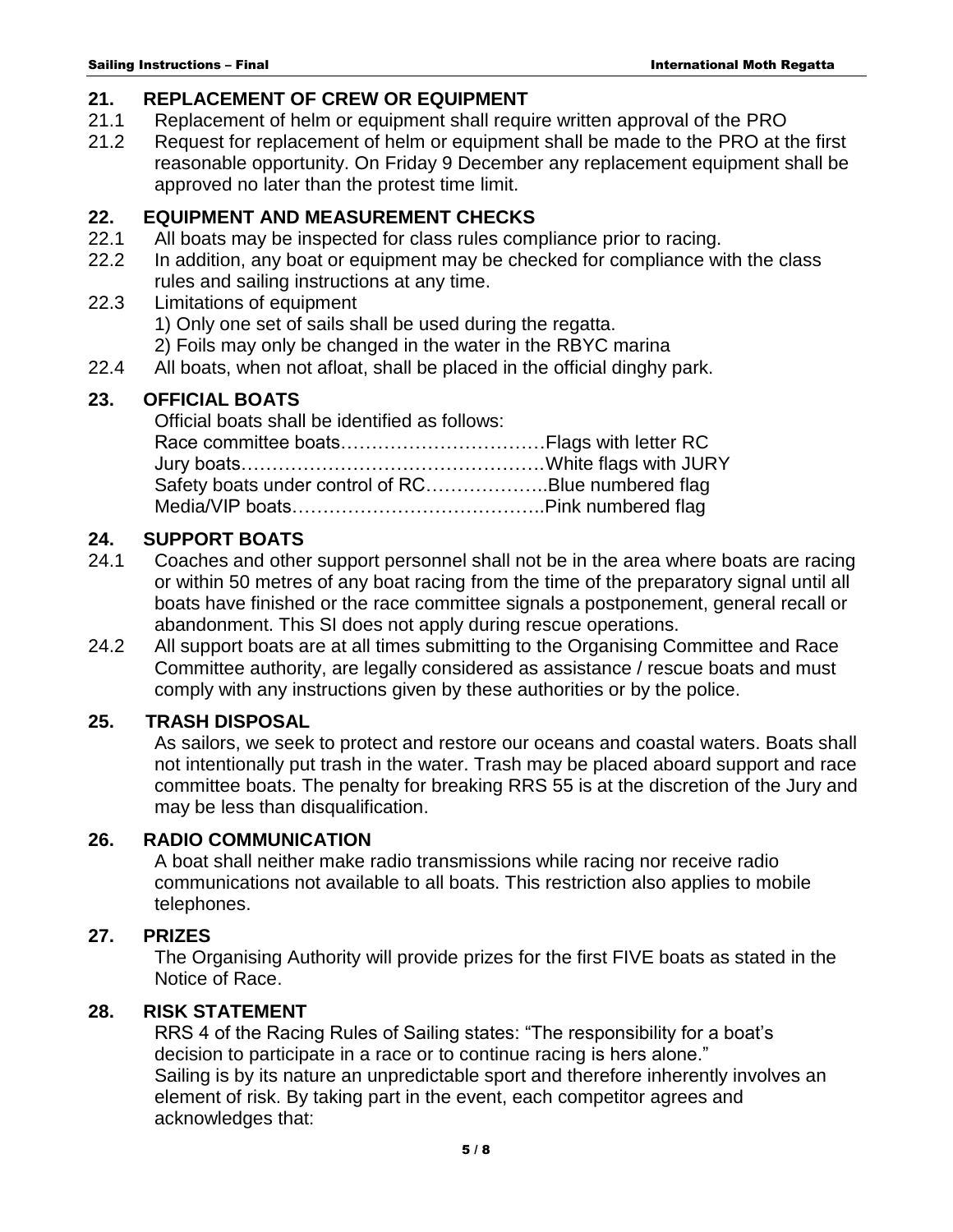- a) They are aware of the inherent element of risk involved in the sport and accept responsibility for the exposure of themselves, their crew and their boat to such inherent risk whilst taking part in the event;
- b) They are responsible for the safety of themselves, their crew, their boat and their other property whether afloat or ashore;
- c) They accept responsibility for any injury, damage or loss to the extent caused by their own actions or omission;
- d) Their boat is in good order, equipped to sail in the event and they are fit to participate;
- e) The provision of a race management team, patrol boats and other officials and volunteers by the event organiser does not relieve them of their own responsibilities;
- f) The provision of patrol boat cover is limited to such assistance, particularly in extreme weather conditions, as can be practically provided in the circumstances.

#### **29. INSURANCE**

Each participating boat shall be insured with valid third-party liability insurance with a minimum cover of US\$ 1,500,000 or the equivalent.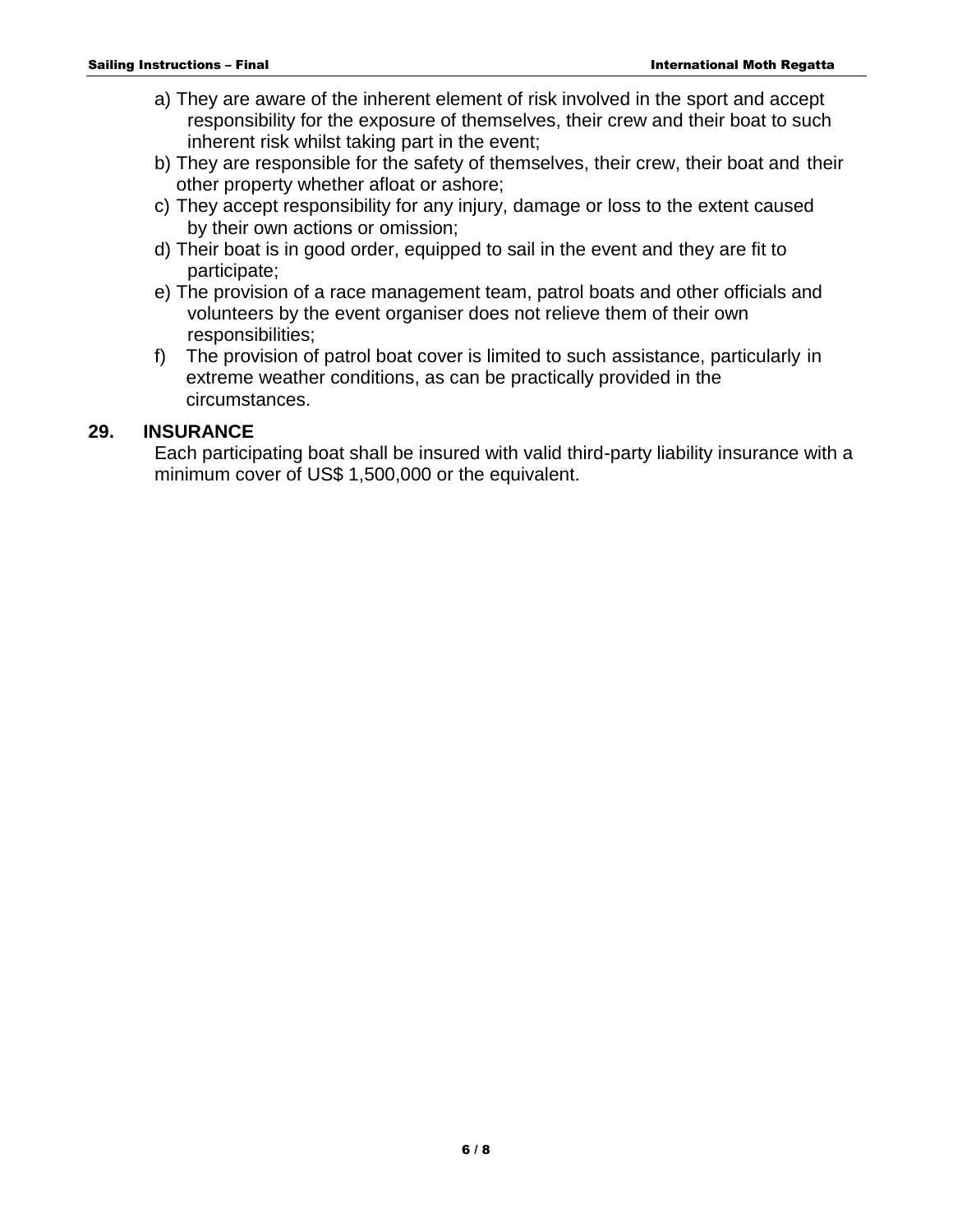Attachment A Course Diagram

|               | <b>COURSE: WINDWARD / LEEWARD</b>                                                  |
|---------------|------------------------------------------------------------------------------------|
| <b>Signal</b> | <b>Mark Rounding Order</b>                                                         |
| L2            | Start - 1s/1p - 2s/2p - 1s/1p -<br><b>Finish between RC and 2p</b>                 |
| L3            | Start - 1s/1p - 2s/2p - 1s/1p - 2s/2p - 1s/1p -<br><b>Finish between RC and 2p</b> |
|               | 1s<br>1 <sub>p</sub>                                                               |
|               | 2s<br>2p<br><b>Start</b><br><b>RC</b>                                              |